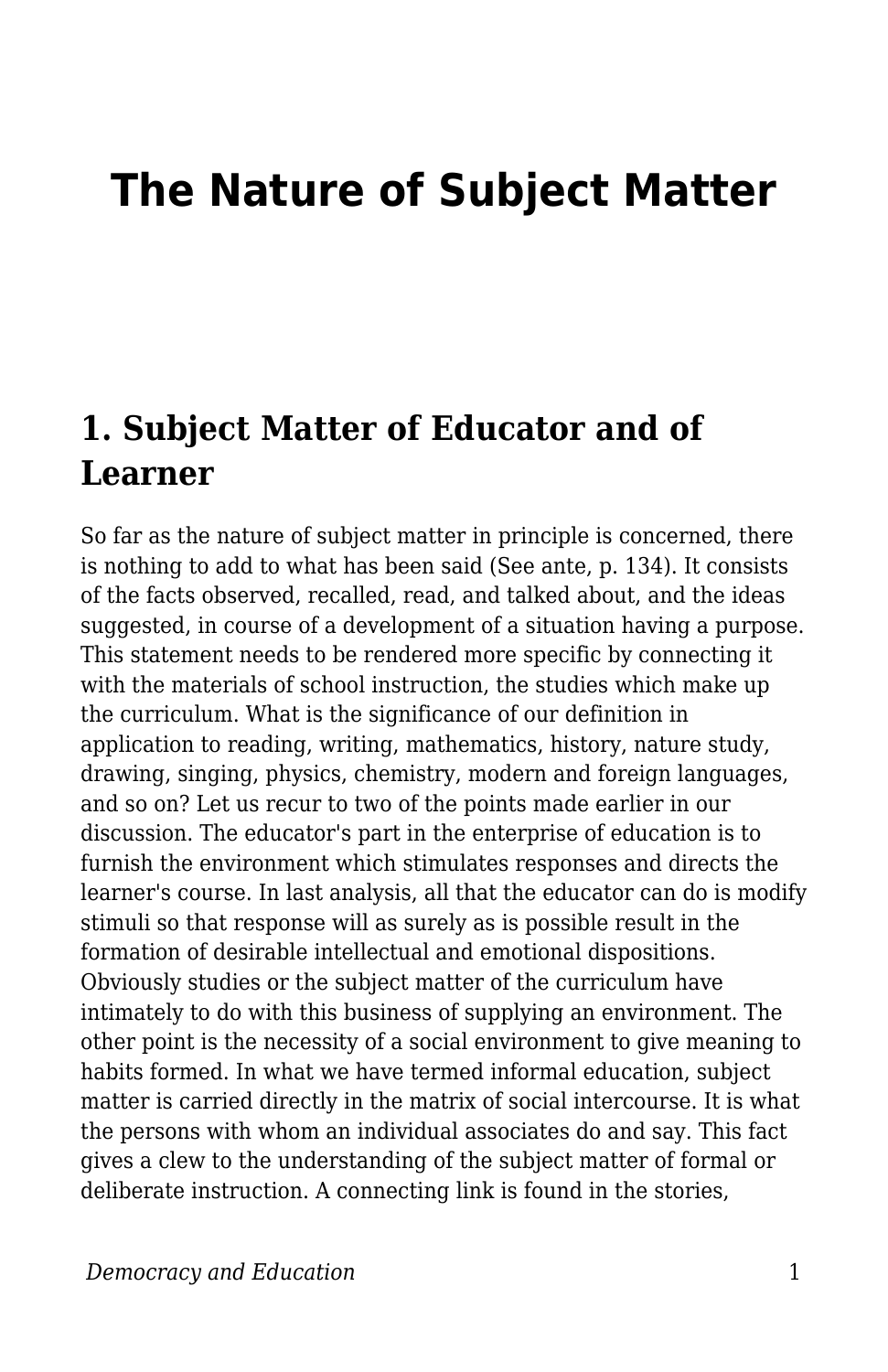traditions, songs, and liturgies which accompany the doings and rites of a primitive social group. They represent the stock of meanings which have been precipitated out of previous experience, which are so prized by the group as to be identified with their conception of their own collective life. Not being obviously a part of the skill exhibited in the daily occupations of eating, hunting, making war and peace, constructing rugs, pottery, and baskets, etc., they are consciously impressed upon the young; often, as in the initiation ceremonies, with intense emotional fervor. Even more pains are consciously taken to perpetuate the myths, legends, and sacred verbal formulae of the group than to transmit the directly useful customs of the group just because they cannot be picked up, as the latter can be in the ordinary processes of association.

As the social group grows more complex, involving a greater number of acquired skills which are dependent, either in fact or in the belief of the group, upon standard ideas deposited from past experience, the content of social life gets more definitely formulated for purposes of instruction. As we have previously noted, probably the chief motive for consciously dwelling upon the group life, extracting the meanings which are regarded as most important and systematizing them in a coherent arrangement, is just the need of instructing the young so as to perpetuate group life. Once started on this road of selection, formulation, and organization, no definite limit exists. The invention of writing and of printing gives the operation an immense impetus. Finally, the bonds which connect the subject matter of school study with the habits and ideals of the social group are disguised and covered up. The ties are so loosened that it often appears as if there were none; as if subject matter existed simply as knowledge on its own independent behoof, and as if study were the mere act of mastering it for its own sake, irrespective of any social values. Since it is highly important for practical reasons to counter-act this tendency (See ante, p. 8) the chief purposes of our theoretical discussion are to make clear the connection which is so readily lost from sight, and to show in some detail the social content and function of the chief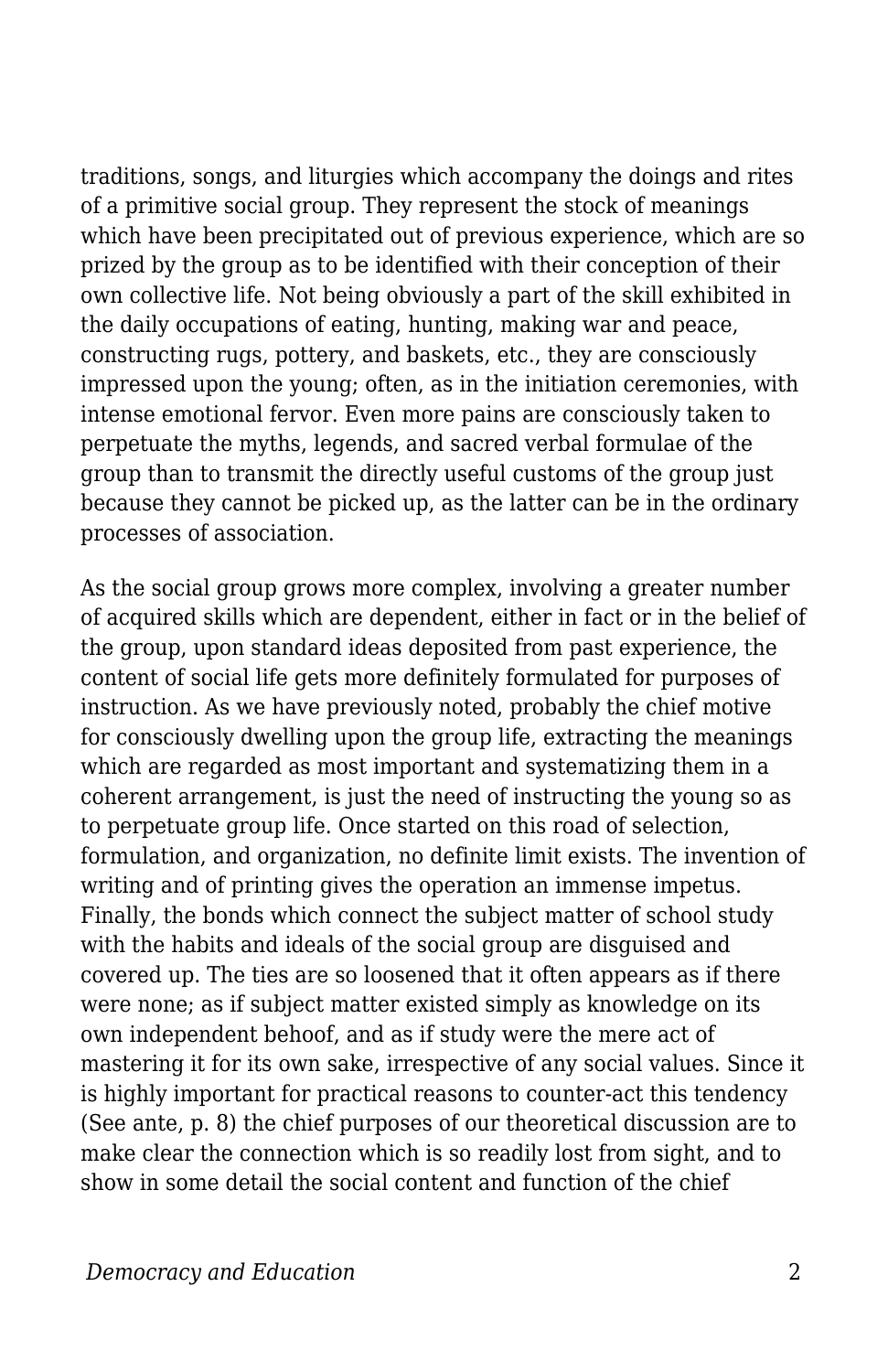constituents of the course of study.

The points need to be considered from the standpoint of instructor and of student. To the former, the significance of a knowledge of subject matter, going far beyond the present knowledge of pupils, is to supply definite standards and to reveal to him the possibilities of the crude activities of the immature. (i) The material of school studies translates into concrete and detailed terms the meanings of current social life which it is desirable to transmit. It puts clearly before the instructor the essential ingredients of the culture to be perpetuated, in such an organized form as to protect him from the haphazard efforts he would be likely to indulge in if the meanings had not been standardized. (ii) A knowledge of the ideas which have been achieved in the past as the outcome of activity places the educator in a position to perceive the meaning of the seeming impulsive and aimless reactions of the young, and to provide the stimuli needed to direct them so that they will amount to something. The more the educator knows of music the more he can perceive the possibilities of the inchoate musical impulses of a child. Organized subject matter represents the ripe fruitage of experiences like theirs, experiences involving the same world, and powers and needs similar to theirs. It does not represent perfection or infallible wisdom; but it is the best at command to further new experiences which may, in some respects at least, surpass the achievements embodied in existing knowledge and works of art.

From the standpoint of the educator, in other words, the various studies represent working resources, available capital. Their remoteness from the experience of the young is not, however, seeming; it is real. The subject matter of the learner is not, therefore, it cannot be, identical with the formulated, the crystallized, and systematized subject matter of the adult; the material as found in books and in works of art, etc. The latter represents the possibilities of the former; not its existing state. It enters directly into the activities of the expert and the educator, not into that of the beginner, the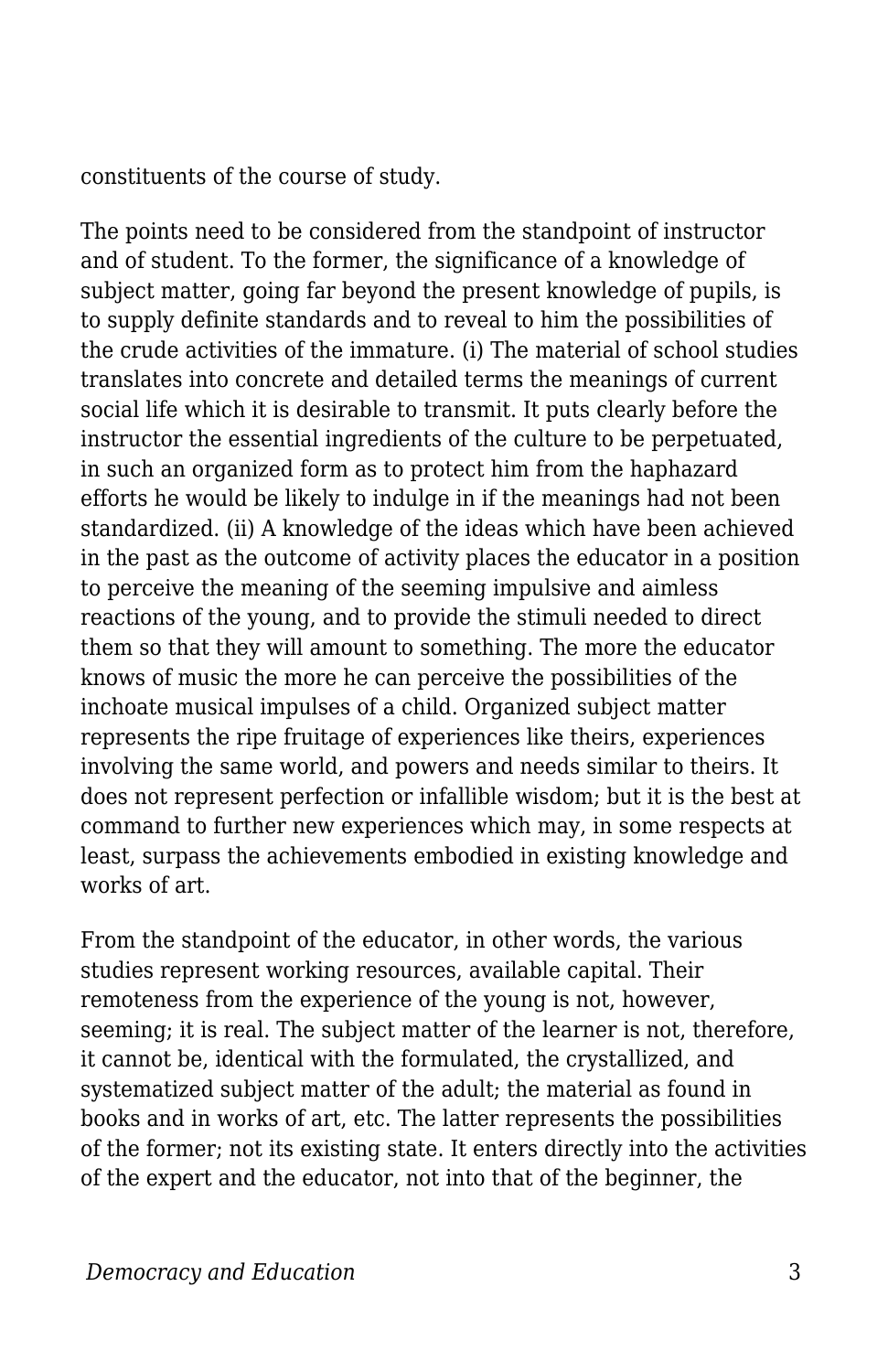learner. Failure to bear in mind the difference in subject matter from the respective standpoints of teacher and student is responsible for most of the mistakes made in the use of texts and other expressions of preexistent knowledge.

The need for a knowledge of the constitution and functions, in the concrete, of human nature is great just because the teacher's attitude to subject matter is so different from that of the pupil. The teacher presents in actuality what the pupil represents only in posse. That is, the teacher already knows the things which the student is only learning. Hence the problem of the two is radically unlike. When engaged in the direct act of teaching, the instructor needs to have subject matter at his fingers' ends; his attention should be upon the attitude and response of the pupil. To understand the latter in its interplay with subject matter is his task, while the pupil's mind, naturally, should be not on itself but on the topic in hand. Or to state the same point in a somewhat different manner: the teacher should be occupied not with subject matter in itself but in its interaction with the pupils' present needs and capacities. Hence simple scholarship is not enough. In fact, there are certain features of scholarship or mastered subject matter - taken by itself - which get in the way of effective teaching unless the instructor's habitual attitude is one of concern with its interplay in the pupil's own experience. In the first place, his knowledge extends indefinitely beyond the range of the pupil's acquaintance. It involves principles which are beyond the immature pupil's understanding and interest. In and of itself, it may no more represent the living world of the pupil's experience than the astronomer's knowledge of Mars represents a baby's acquaintance with the room in which he stays. In the second place, the method of organization of the material of achieved scholarship differs from that of the beginner. It is not true that the experience of the young is unorganized - that it consists of isolated scraps. But it is organized in connection with direct practical centers of interest. The child's home is, for example, the organizing center of his geographical knowledge. His own movements about the locality, his journeys abroad, the tales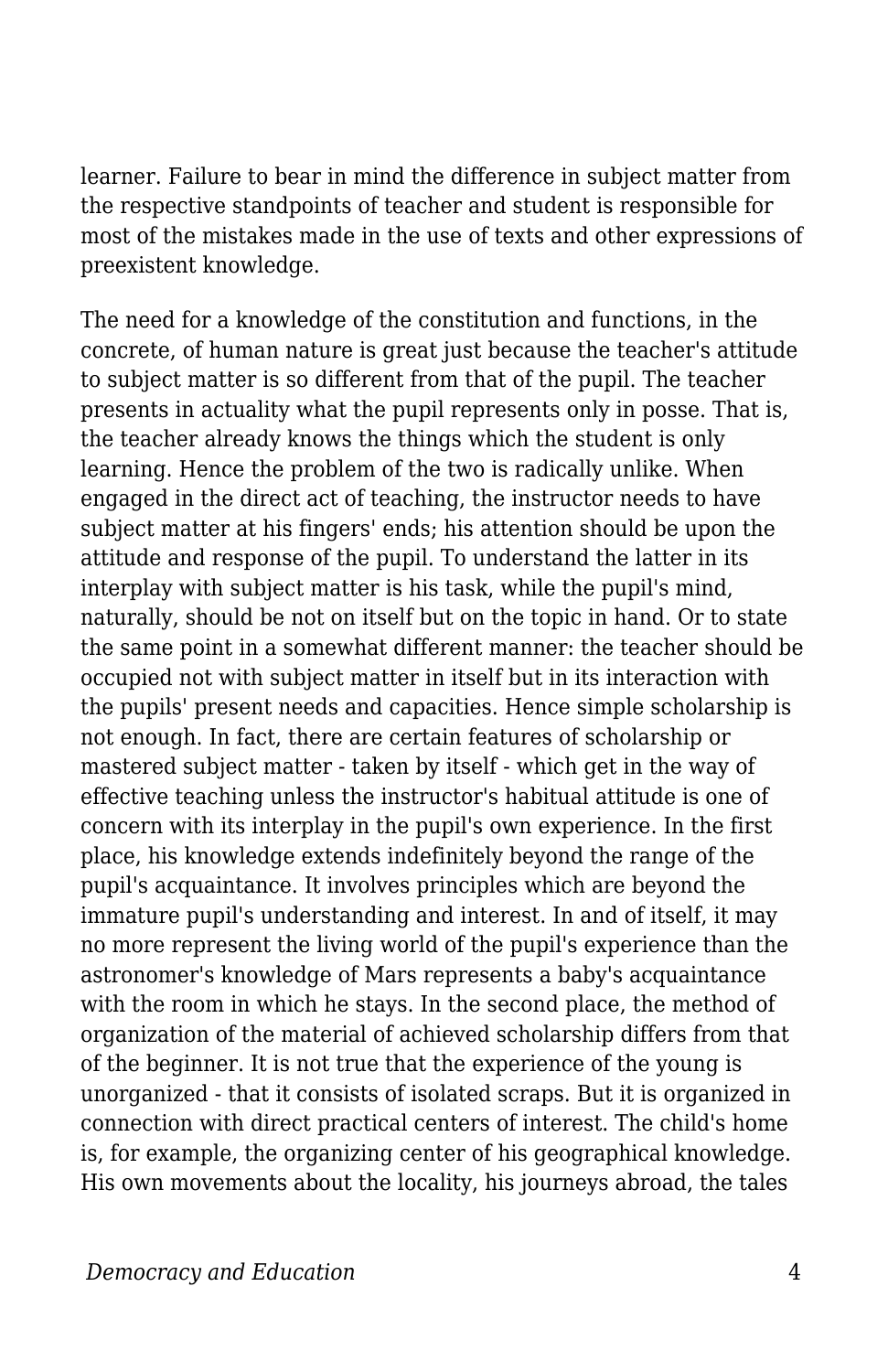of his friends, give the ties which hold his items of information together. But the geography of the geographer, of the one who has already developed the implications of these smaller experiences, is organized on the basis of the relationship which the various facts bear to one another - not the relations which they bear to his house, bodily movements, and friends. To the one who is learned, subject matter is extensive, accurately defined, and logically interrelated. To the one who is learning, it is fluid, partial, and connected through his personal occupations. 1 The problem of teaching is to keep the experience of the student moving in the direction of what the expert already knows. Hence the need that the teacher know both subject matter and the characteristic needs and capacities of the student.

## **2. The Development of Subject Matter in the Learner**

It is possible, without doing violence to the facts, to mark off three fairly typical stages in the growth of subject matter in the experience of the learner. In its first estate, knowledge exists as the content of intelligent ability - power to do. This kind of subject matter, or known material, is expressed in familiarity or acquaintance with things. Then this material gradually is surcharged and deepened through communicated knowledge or information. Finally, it is enlarged and worked over into rationally or logically organized material - that of the one who, relatively speaking, is expert in the subject.

I. The knowledge which comes first to persons, and that remains most deeply ingrained, is knowledge of how to do; how to walk, talk, read, write, skate, ride a bicycle, manage a machine, calculate, drive a horse, sell goods, manage people, and so on indefinitely. The popular tendency to regard instinctive acts which are adapted to an end as a sort of miraculous knowledge, while unjustifiable, is evidence of the strong tendency to identify intelligent control of the means of action with knowledge. When education, under the influence of a scholastic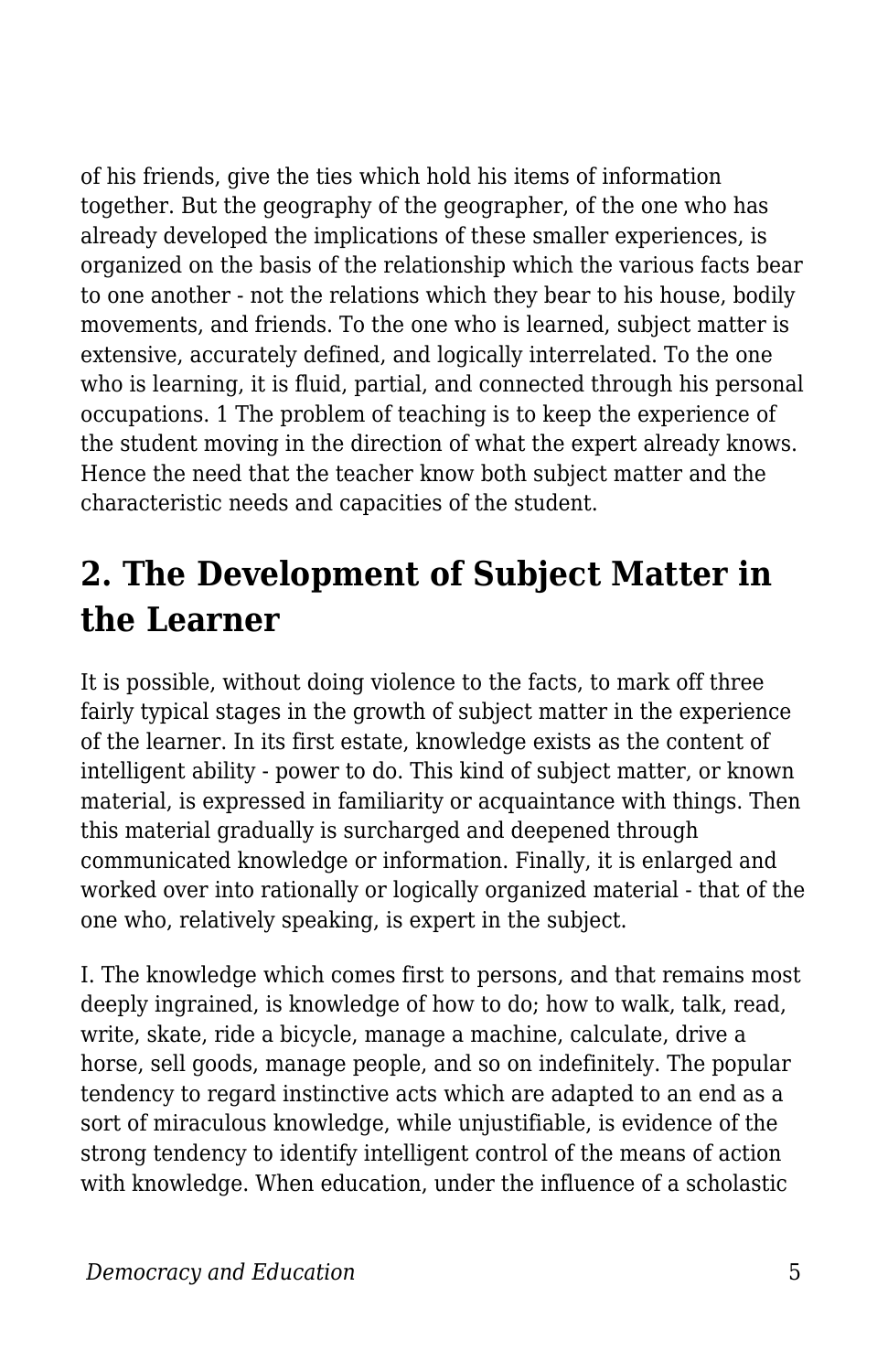conception of knowledge which ignores everything but scientifically formulated facts and truths, fails to recognize that primary or initial subject matter always exists as matter of an active doing, involving the use of the body and the handling of material, the subject matter of instruction is isolated from the needs and purposes of the learner, and so becomes just a something to be memorized and reproduced upon demand. Recognition of the natural course of development, on the contrary, always sets out with situations which involve learning by doing. Arts and occupations form the initial stage of the curriculum, corresponding as they do to knowing how to go about the accomplishment of ends. Popular terms denoting knowledge have always retained the connection with ability in action lost by academic philosophies. Ken and can are allied words. Attention means caring for a thing, in the sense of both affection and of looking out for its welfare. Mind means carrying out instructions in action - as a child minds his mother - and taking care of something - as a nurse minds the baby. To be thoughtful, considerate, means to heed the claims of others. Apprehension means dread of undesirable consequences, as well as intellectual grasp. To have good sense or judgment is to know the conduct a situation calls for; discernment is not making distinctions for the sake of making them, an exercise reprobated as hair splitting, but is insight into an affair with reference to acting. Wisdom has never lost its association with the proper direction of life. Only in education, never in the life of farmer, sailor, merchant, physician, or laboratory experimenter, does knowledge mean primarily a store of information aloof from doing. Having to do with things in an intelligent way issues in acquaintance or familiarity. The things we are best acquainted with are the things we put to frequent use - such things as chairs, tables, pen, paper, clothes, food, knives and forks on the commonplace level, differentiating into more special objects according to a person's occupations in life. Knowledge of things in that intimate and emotional sense suggested by the word acquaintance is a precipitate from our employing them with a purpose. We have acted with or upon the thing so frequently that we can anticipate how it will act and react - such is the meaning of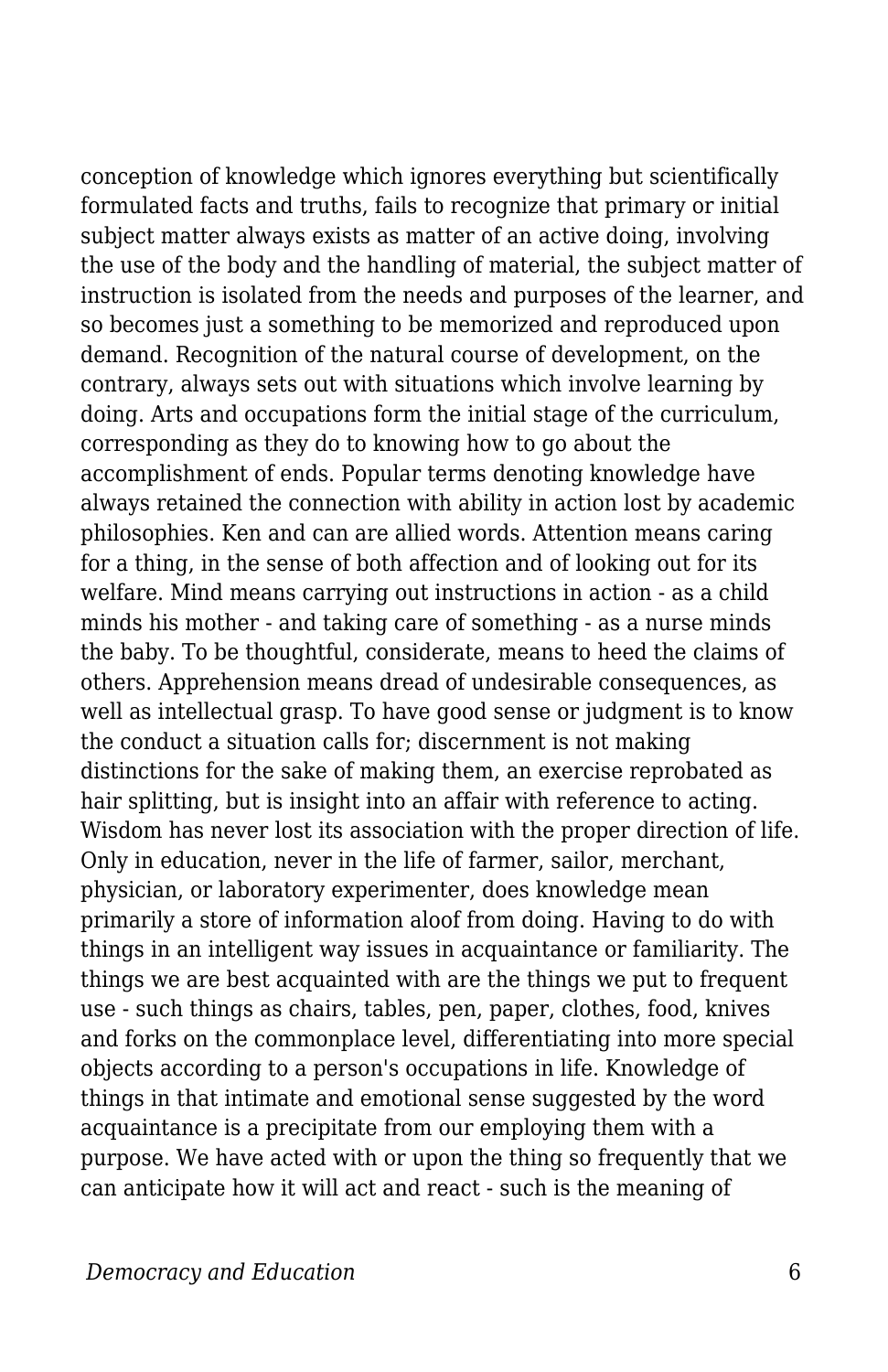familiar acquaintance. We are ready for a familiar thing; it does not catch us napping, or play unexpected tricks with us. This attitude carries with it a sense of congeniality or friendliness, of ease and illumination; while the things with which we are not accustomed to deal are strange, foreign, cold, remote, "abstract."

II. But it is likely that elaborate statements regarding this primary stage of knowledge will darken understanding. It includes practically all of our knowledge which is not the result of deliberate technical study. Modes of purposeful doing include dealings with persons as well as things. Impulses of communication and habits of intercourse have to be adapted to maintaining successful connections with others; a large fund of social knowledge accrues. As a part of this intercommunication one learns much from others. They tell of their experiences and of the experiences which, in turn, have been told them. In so far as one is interested or concerned in these communications, their matter becomes a part of one's own experience. Active connections with others are such an intimate and vital part of our own concerns that it is impossible to draw sharp lines, such as would enable us to say, "Here my experience ends; there yours begins." In so far as we are partners in common undertakings, the things which others communicate to us as the consequences of their particular share in the enterprise blend at once into the experience resulting from our own special doings. The ear is as much an organ of experience as the eye or hand; the eye is available for reading reports of what happens beyond its horizon. Things remote in space and time affect the issue of our actions quite as much as things which we can smell and handle. They really concern us, and, consequently, any account of them which assists us in dealing with things at hand falls within personal experience.

Information is the name usually given to this kind of subject matter. The place of communication in personal doing supplies us with a criterion for estimating the value of informational material in school. Does it grow naturally out of some question with which the student is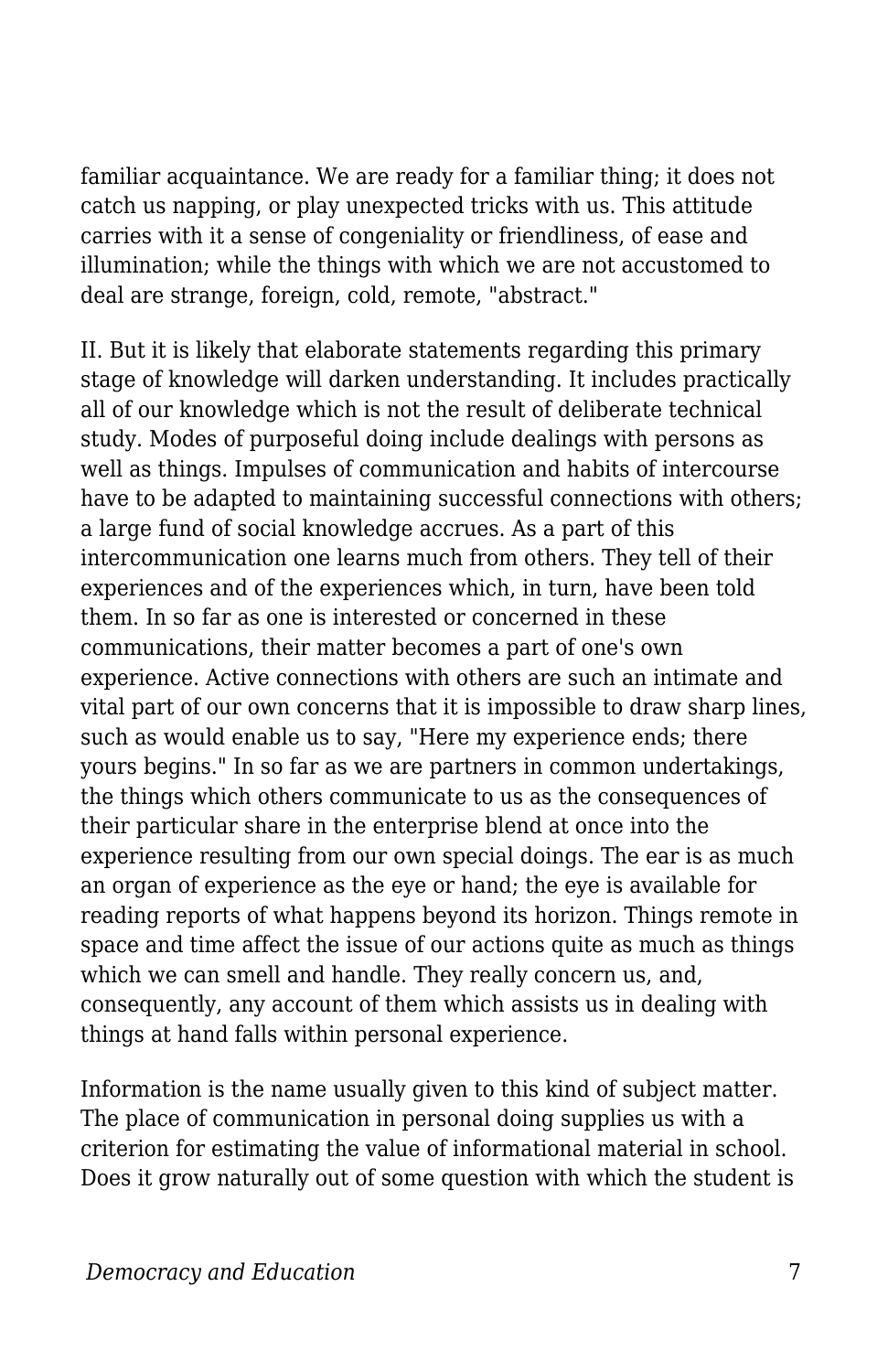concerned? Does it fit into his more direct acquaintance so as to increase its efficacy and deepen its meaning? If it meets these two requirements, it is educative. The amount heard or read is of no importance - the more the better, provided the student has a need for it and can apply it in some situation of his own.

But it is not so easy to fulfill these requirements in actual practice as it is to lay them down in theory. The extension in modern times of the area of intercommunication; the invention of appliances for securing acquaintance with remote parts of the heavens and bygone events of history; the cheapening of devices, like printing, for recording and distributing information - genuine and alleged - have created an immense bulk of communicated subject matter. It is much easier to swamp a pupil with this than to work it into his direct experiences. All too frequently it forms another strange world which just overlies the world of personal acquaintance. The sole problem of the student is to learn, for school purposes, for purposes of recitations and promotions, the constituent parts of this strange world. Probably the most conspicuous connotation of the word knowledge for most persons today is just the body of facts and truths ascertained by others; the material found in the rows and rows of atlases, cyclopedias, histories, biographies, books of travel, scientific treatises, on the shelves of libraries.

The imposing stupendous bulk of this material has unconsciously influenced men's notions of the nature of knowledge itself. The statements, the propositions, in which knowledge, the issue of active concern with problems, is deposited, are taken to be themselves knowledge. The record of knowledge, independent of its place as an outcome of inquiry and a resource in further inquiry, is taken to be knowledge. The mind of man is taken captive by the spoils of its prior victories; the spoils, not the weapons and the acts of waging the battle against the unknown, are used to fix the meaning of knowledge, of fact, and truth.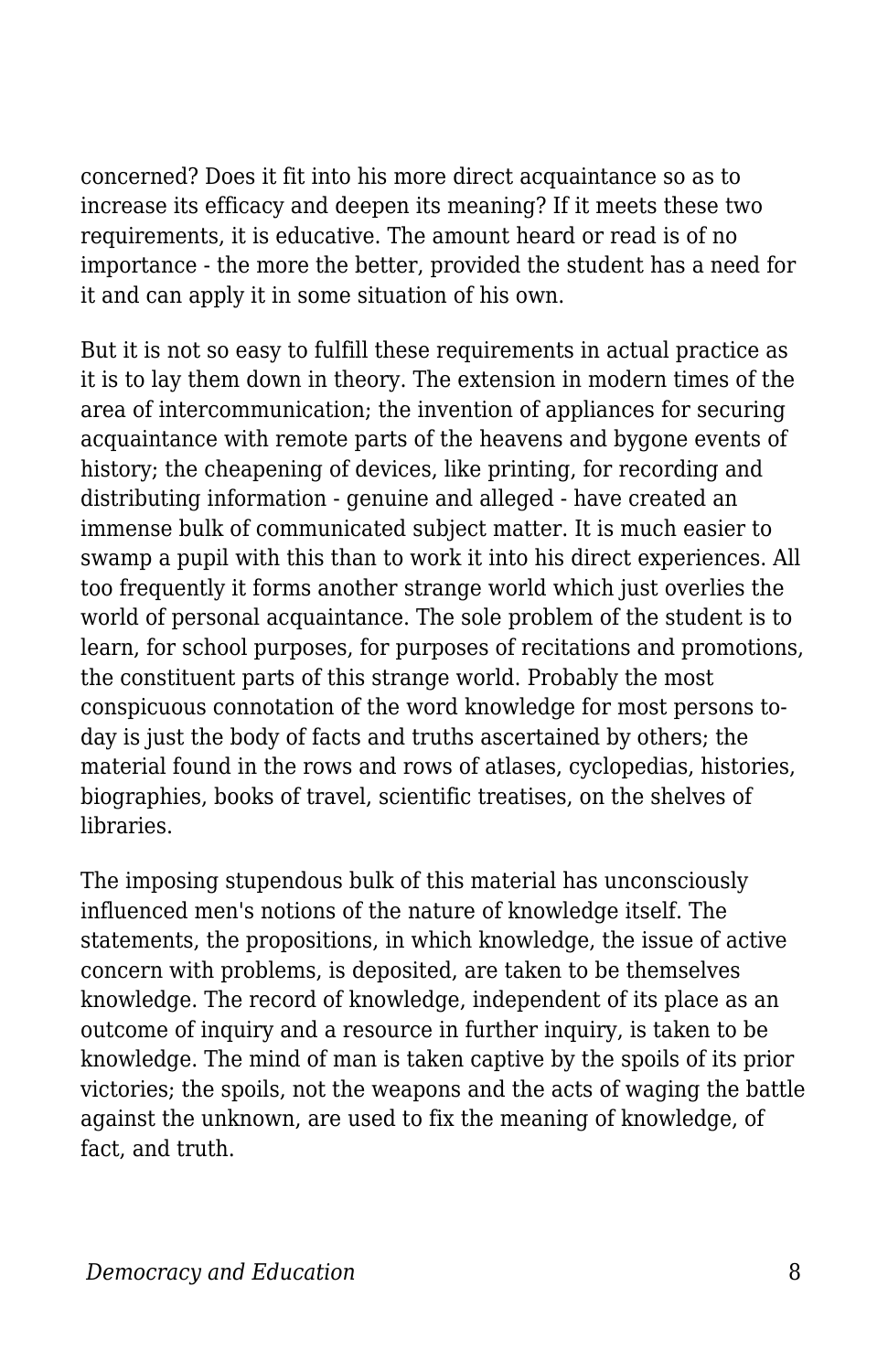If this identification of knowledge with propositions stating information has fastened itself upon logicians and philosophers, it is not surprising that the same ideal has almost dominated instruction. The "course of study" consists largely of information distributed into various branches of study, each study being subdivided into lessons presenting in serial cutoff portions of the total store. In the seventeenth century, the store was still small enough so that men set up the ideal of a complete encyclopedic mastery of it. It is now so bulky that the impossibility of any one man's coming into possession of it all is obvious. But the educational ideal has not been much affected. Acquisition of a modicum of information in each branch of learning, or at least in a selected group, remains the principle by which the curriculum, from elementary school through college, is formed; the easier portions being assigned to the earlier years, the more difficult to the later. The complaints of educators that learning does not enter into character and affect conduct; the protests against memoriter work, against cramming, against gradgrind preoccupation with "facts," against devotion to wire-drawn distinctions and illunderstood rules and principles, all follow from this state of affairs. Knowledge which is mainly second-hand, other men's knowledge, tends to become merely verbal. It is no objection to information that it is clothed in words; communication necessarily takes place through words. But in the degree in which what is communicated cannot be organized into the existing experience of the learner, it becomes mere words: that is, pure sense-stimuli, lacking in meaning. Then it operates to call out mechanical reactions, ability to use the vocal organs to repeat statements, or the hand to write or to do "sums."

To be informed is to be posted; it is to have at command the subject matter needed for an effective dealing with a problem, and for giving added significance to the search for solution and to the solution itself. Informational knowledge is the material which can be fallen back upon as given, settled, established, assured in a doubtful situation. It is a kind of bridge for mind in its passage from doubt to discovery. It has the office of an intellectual middleman. It condenses and records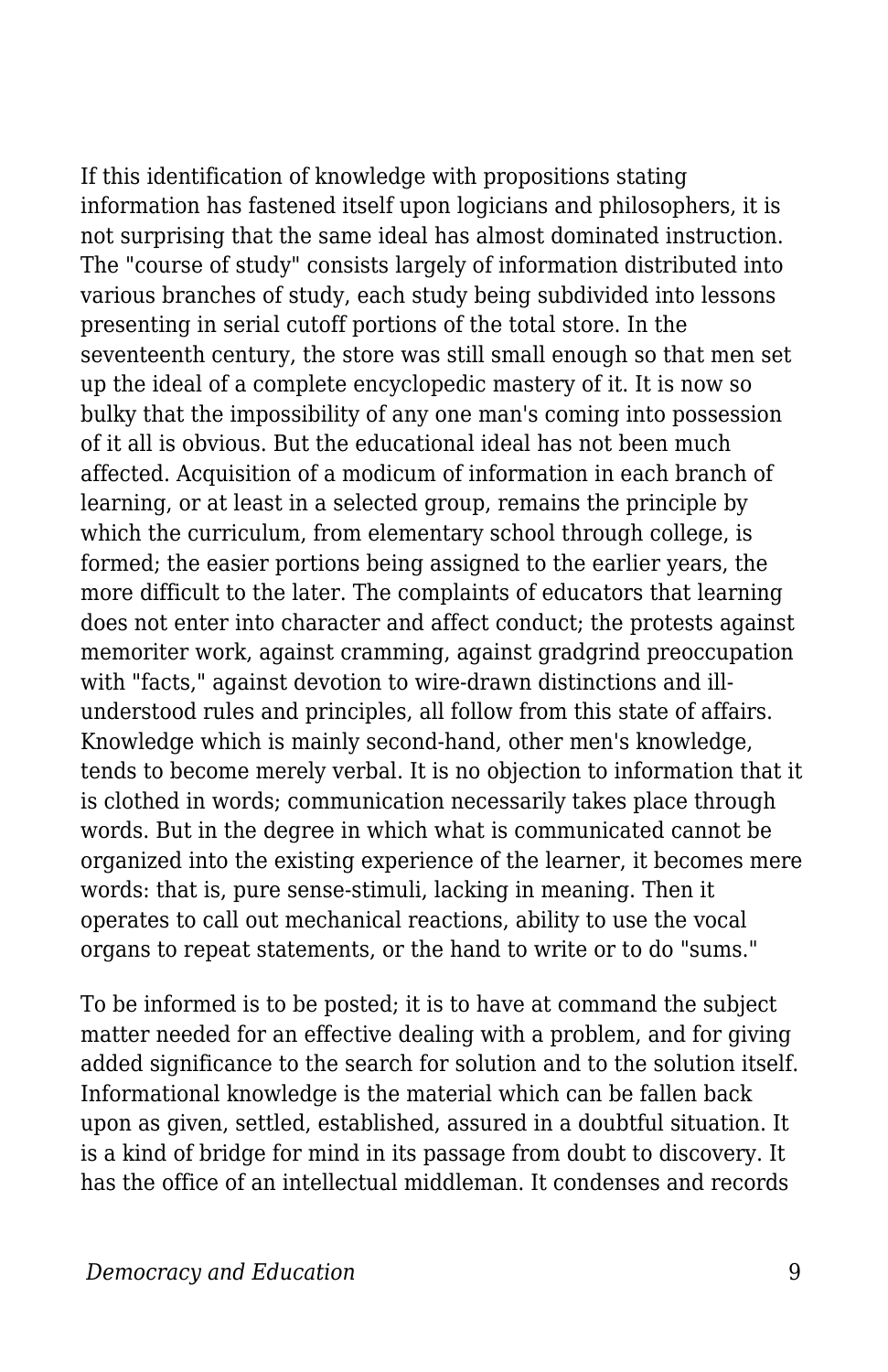in available form the net results of the prior experiences of mankind, as an agency of enhancing the meaning of new experiences. When one is told that Brutus assassinated Caesar, or that the length of the year is three hundred sixty-five and one fourth days, or that the ratio of the diameter of the circle to its circumference is 3.1415. . . one receives what is indeed knowledge for others, but for him it is a stimulus to knowing. His acquisition of knowledge depends upon his response to what is communicated.

## **3. Science or Rationalized Knowledge**

Science is a name for knowledge in its most characteristic form. It represents in its degree, the perfected outcome of learning, - its consummation. What is known, in a given case, is what is sure, certain, settled, disposed of; that which we think with rather than that which we think about. In its honorable sense, knowledge is distinguished from opinion, guesswork, speculation, and mere tradition. In knowledge, things are ascertained; they are so and not dubiously otherwise. But experience makes us aware that there is difference between intellectual certainty of subject matter and our certainty. We are made, so to speak, for belief; credulity is natural. The undisciplined mind is averse to suspense and intellectual hesitation; it is prone to assertion. It likes things undisturbed, settled, and treats them as such without due warrant. Familiarity, common repute, and congeniality to desire are readily made measuring rods of truth. Ignorance gives way to opinionated and current error, - a greater foe to learning than ignorance itself. A Socrates is thus led to declare that consciousness of ignorance is the beginning of effective love of wisdom, and a Descartes to say that science is born of doubting.

We have already dwelt upon the fact that subject matter, or data, and ideas have to have their worth tested experimentally: that in themselves they are tentative and provisional. Our predilection for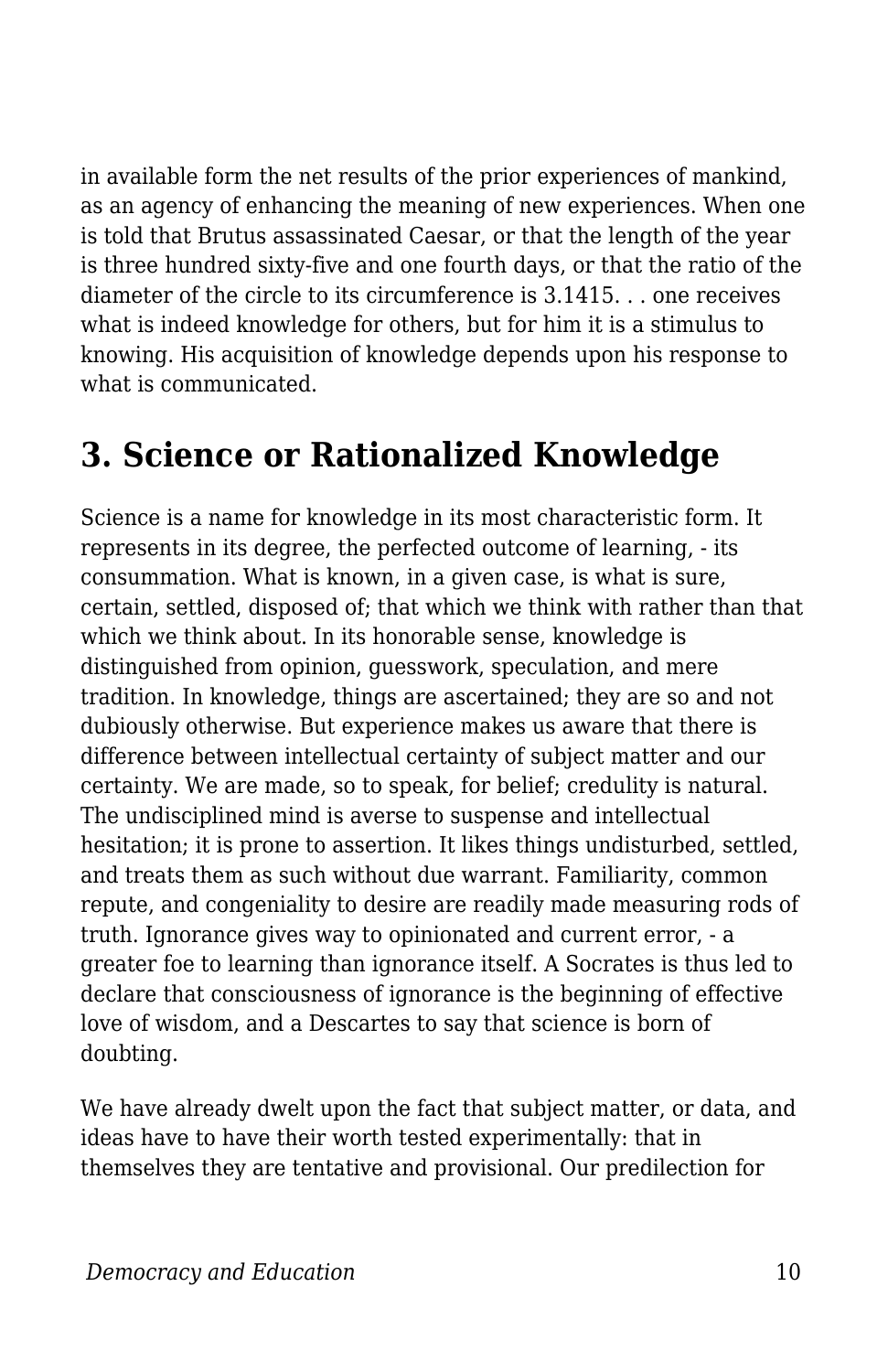premature acceptance and assertion, our aversion to suspended judgment, are signs that we tend naturally to cut short the process of testing. We are satisfied with superficial and immediate short-visioned applications. If these work out with moderate satisfactoriness, we are content to suppose that our assumptions have been confirmed. Even in the case of failure, we are inclined to put the blame not on the inadequacy and incorrectness of our data and thoughts, but upon our hard luck and the hostility of circumstance. We charge the evil consequence not to the error of our schemes and our incomplete inquiry into conditions (thereby getting material for revising the former and stimulus for extending the latter) but to untoward fate. We even plume ourselves upon our firmness in clinging to our conceptions in spite of the way in which they work out.

Science represents the safeguard of the race against these natural propensities and the evils which flow from them. It consists of the special appliances and methods which the race has slowly worked out in order to conduct reflection under conditions whereby its procedures and results are tested. It is artificial (an acquired art), not spontaneous; learned, not native. To this fact is due the unique, the invaluable place of science in education, and also the dangers which threaten its right use. Without initiation into the scientific spirit one is not in possession of the best tools which humanity has so far devised for effectively directed reflection. One in that case not merely conducts inquiry and learning without the use of the best instruments, but fails to understand the full meaning of knowledge. For he does not become acquainted with the traits that mark off opinion and assent from authorized conviction. On the other hand, the fact that science marks the perfecting of knowing in highly specialized conditions of technique renders its results, taken by themselves, remote from ordinary experience - a quality of aloofness that is popularly designated by the term abstract. When this isolation appears in instruction, scientific information is even more exposed to the dangers attendant upon presenting ready-made subject matter than are other forms of information.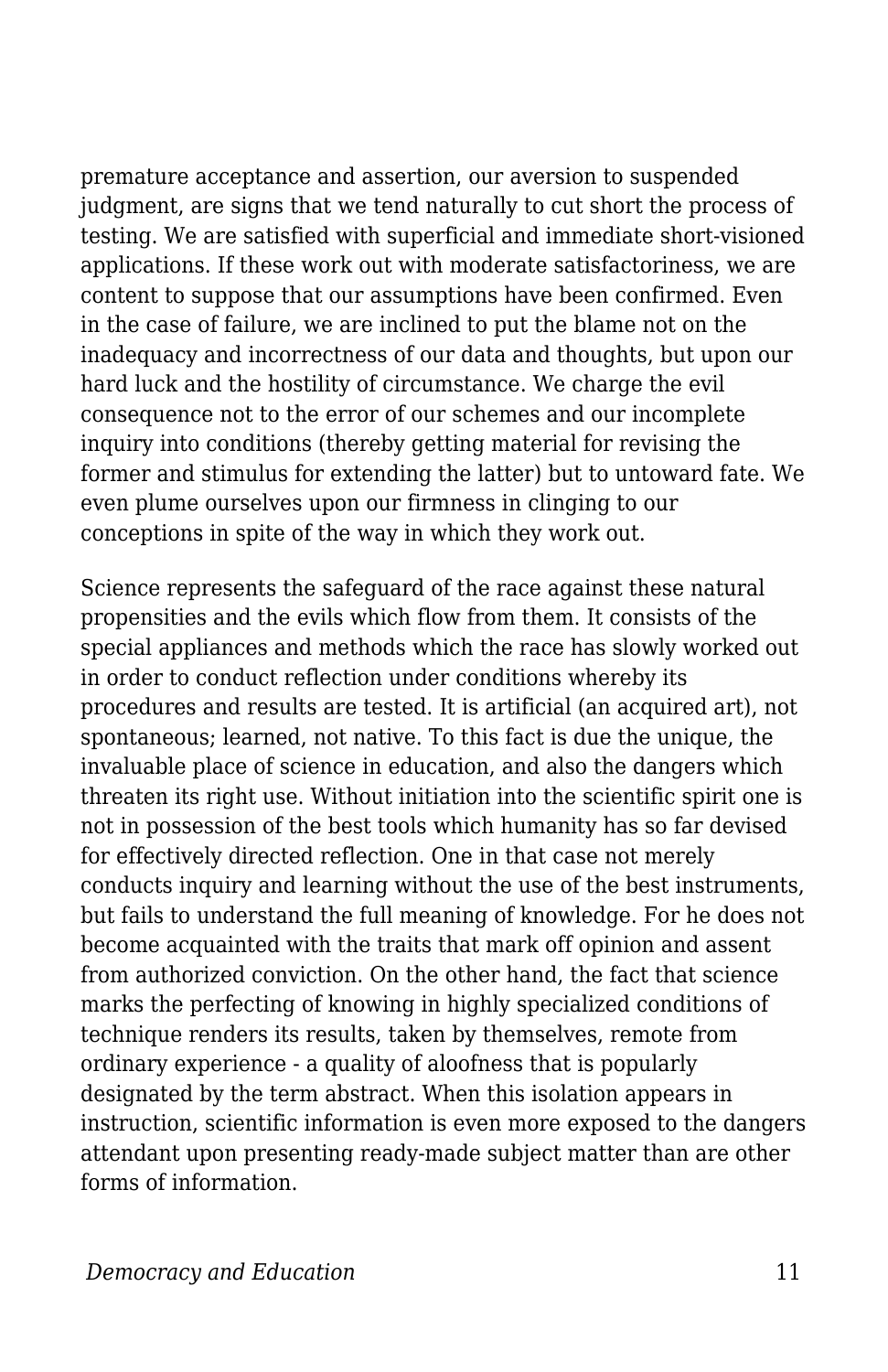Science has been defined in terms of method of inquiry and testing. At first sight, this definition may seem opposed to the current conception that science is organized or systematized knowledge. The opposition, however, is only seeming, and disappears when the ordinary definition is completed. Not organization but the kind of organization effected by adequate methods of tested discovery marks off science. The knowledge of a farmer is systematized in the degree in which he is competent. It is organized on the basis of relation of means to ends practically organized. Its organization as knowledge (that is, in the eulogistic sense of adequately tested and confirmed) is incidental to its organization with reference to securing crops, live-stock, etc. But scientific subject matter is organized with specific reference to the successful conduct of the enterprise of discovery, to knowing as a specialized undertaking. Reference to the kind of assurance attending science will shed light upon this statement. It is rational assurance, logical warranty. The ideal of scientific organization is, therefore, that every conception and statement shall be of such a kind as to follow from others and to lead to others. Conceptions and propositions mutually imply and support one another. This double relation of "leading to and confirming" is what is meant by the terms logical and rational. The everyday conception of water is more available for ordinary uses of drinking, washing, irrigation, etc., than the chemist's notion of it. The latter's description of it as H20 is superior from the standpoint of place and use in inquiry. It states the nature of water in a way which connects it with knowledge of other things, indicating to one who understands it how the knowledge is arrived at and its bearings upon other portions of knowledge of the structure of things. Strictly speaking, it does not indicate the objective relations of water any more than does a statement that water is transparent, fluid, without taste or odor, satisfying to thirst, etc. It is just as true that water has these relations as that it is constituted by two molecules of hydrogen in combination with one of oxygen. But for the particular purpose of conducting discovery with a view to ascertainment of fact, the latter relations are fundamental. The more one emphasizes organization as a mark of science, then, the more he is committed to a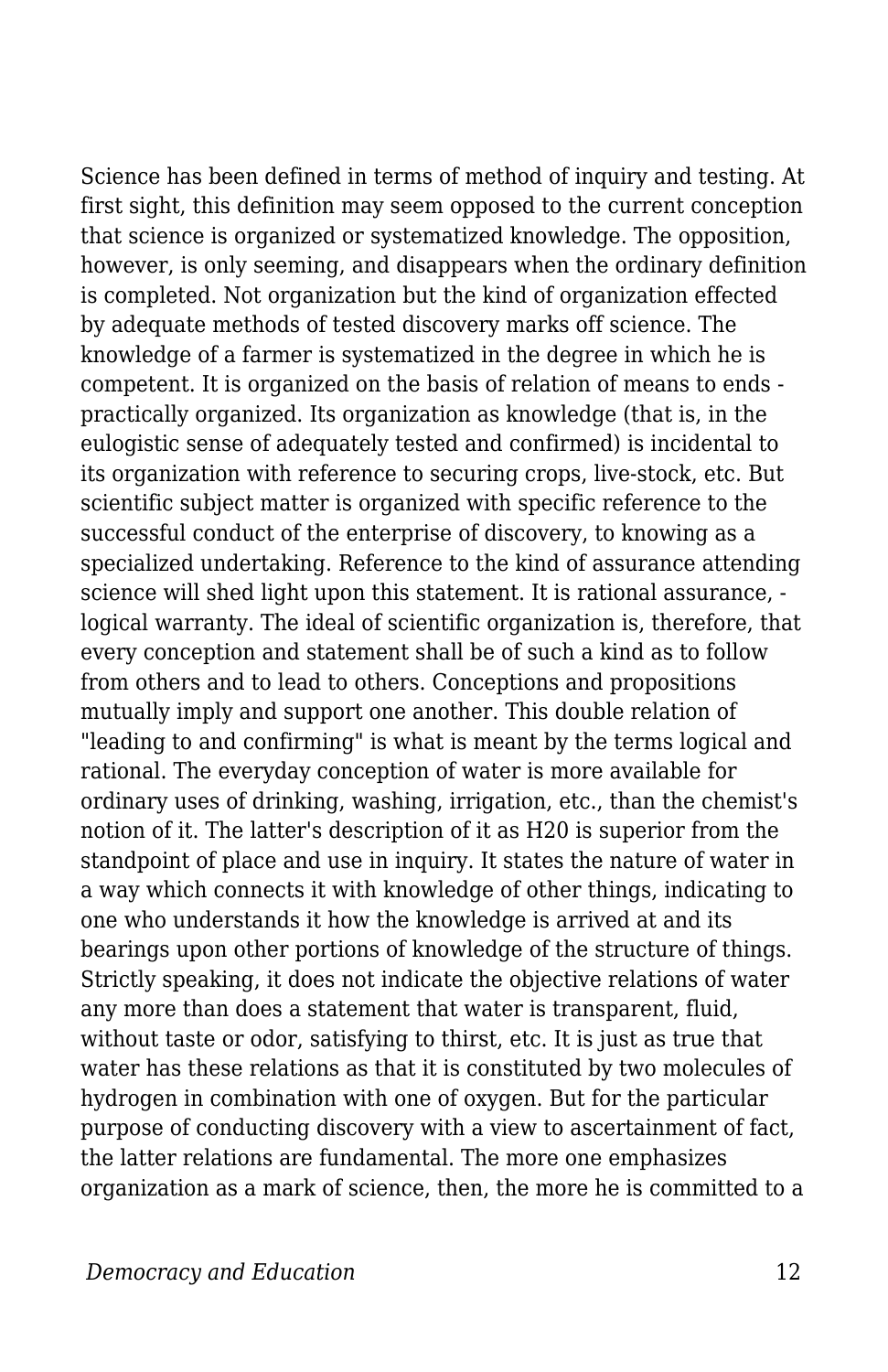recognition of the primacy of method in the definition of science. For method defines the kind of organization in virtue of which science is science.

### **4. Subject Matter as Social**

Our next chapters will take up various school activities and studies and discuss them as successive stages in that evolution of knowledge which we have just been discussing. It remains to say a few words upon subject matter as social, since our prior remarks have been mainly concerned with its intellectual aspect. A difference in breadth and depth exists even in vital knowledge; even in the data and ideas which are relevant to real problems and which are motivated by purposes. For there is a difference in the social scope of purposes and the social importance of problems. With the wide range of possible material to select from, it is important that education (especially in all its phases short of the most specialized) should use a criterion of social worth. All information and systematized scientific subject matter have been worked out under the conditions of social life and have been transmitted by social means. But this does not prove that all is of equal value for the purposes of forming the disposition and supplying the equipment of members of present society. The scheme of a curriculum must take account of the adaptation of studies to the needs of the existing community life; it must select with the intention of improving the life we live in common so that the future shall be better than the past. Moreover, the curriculum must be planned with reference to placing essentials first, and refinements second. The things which are socially most fundamental, that is, which have to do with the experiences in which the widest groups share, are the essentials. The things which represent the needs of specialized groups and technical pursuits are secondary. There is truth in the saying that education must first be human and only after that professional. But those who utter the saying frequently have in mind in the term human only a highly specialized class: the class of learned men who preserve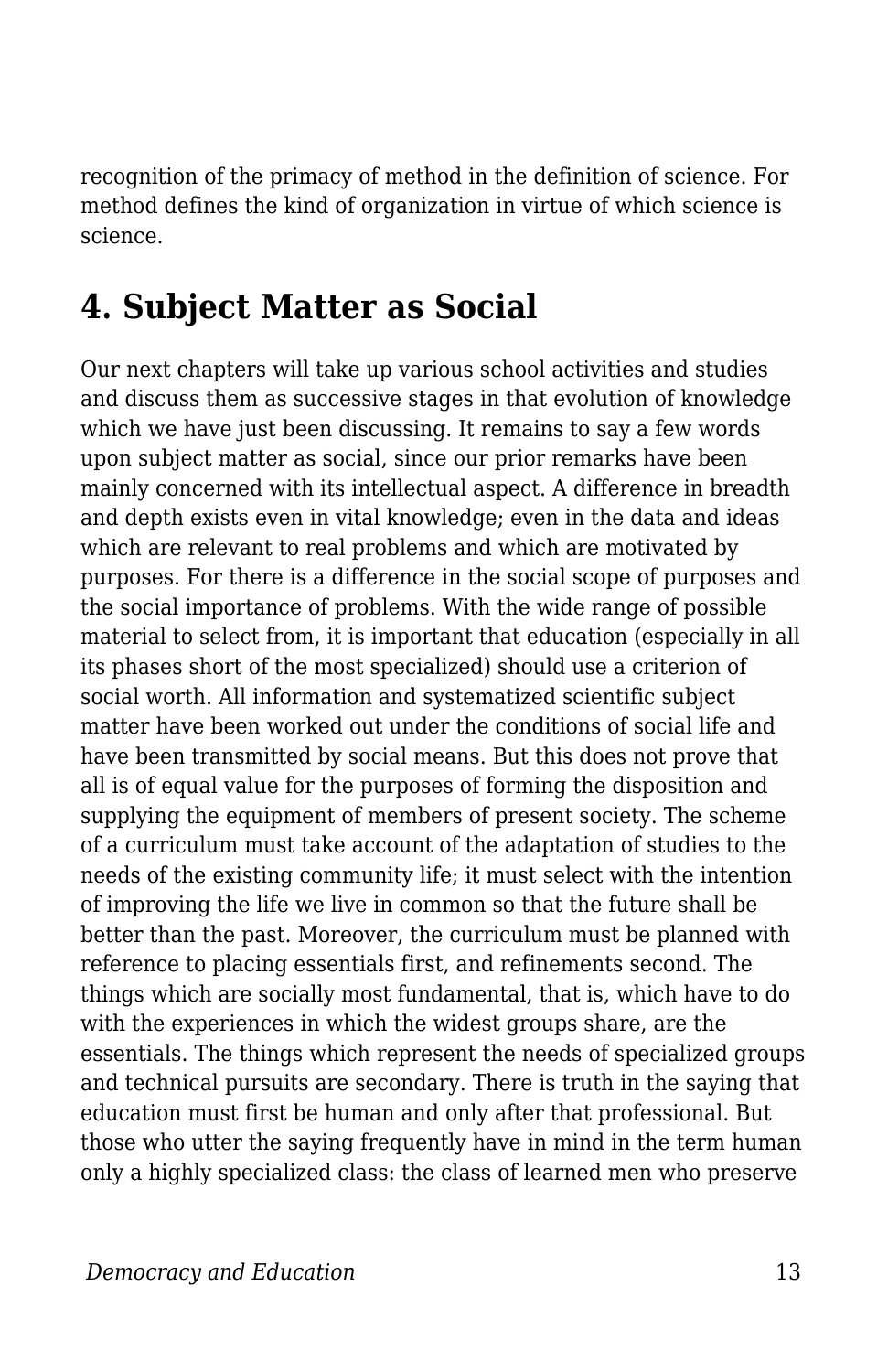the classic traditions of the past. They forget that material is humanized in the degree in which it connects with the common interests of men as men. Democratic society is peculiarly dependent for its maintenance upon the use in forming a course of study of criteria which are broadly human. Democracy cannot flourish where the chief influences in selecting subject matter of instruction are utilitarian ends narrowly conceived for the masses, and, for the higher education of the few, the traditions of a specialized cultivated class. The notion that the "essentials" of elementary education are the three R's mechanically treated, is based upon ignorance of the essentials needed for realization of democratic ideals. Unconsciously it assumes that these ideals are unrealizable; it assumes that in the future, as in the past, getting a livelihood, "making a living," must signify for most men and women doing things which are not significant, freely chosen, and ennobling to those who do them; doing things which serve ends unrecognized by those engaged in them, carried on under the direction of others for the sake of pecuniary reward. For preparation of large numbers for a life of this sort, and only for this purpose, are mechanical efficiency in reading, writing, spelling and figuring, together with attainment of a certain amount of muscular dexterity, "essentials." Such conditions also infect the education called liberal, with illiberality. They imply a somewhat parasitic cultivation bought at the expense of not having the enlightenment and discipline which come from concern with the deepest problems of common humanity. A curriculum which acknowledges the social responsibilities of education must present situations where problems are relevant to the problems of living together, and where observation and information are calculated to develop social insight and interest.

#### **Summary**

The subject matter of education consists primarily of the meanings which supply content to existing social life. The continuity of social life means that many of these meanings are contributed to present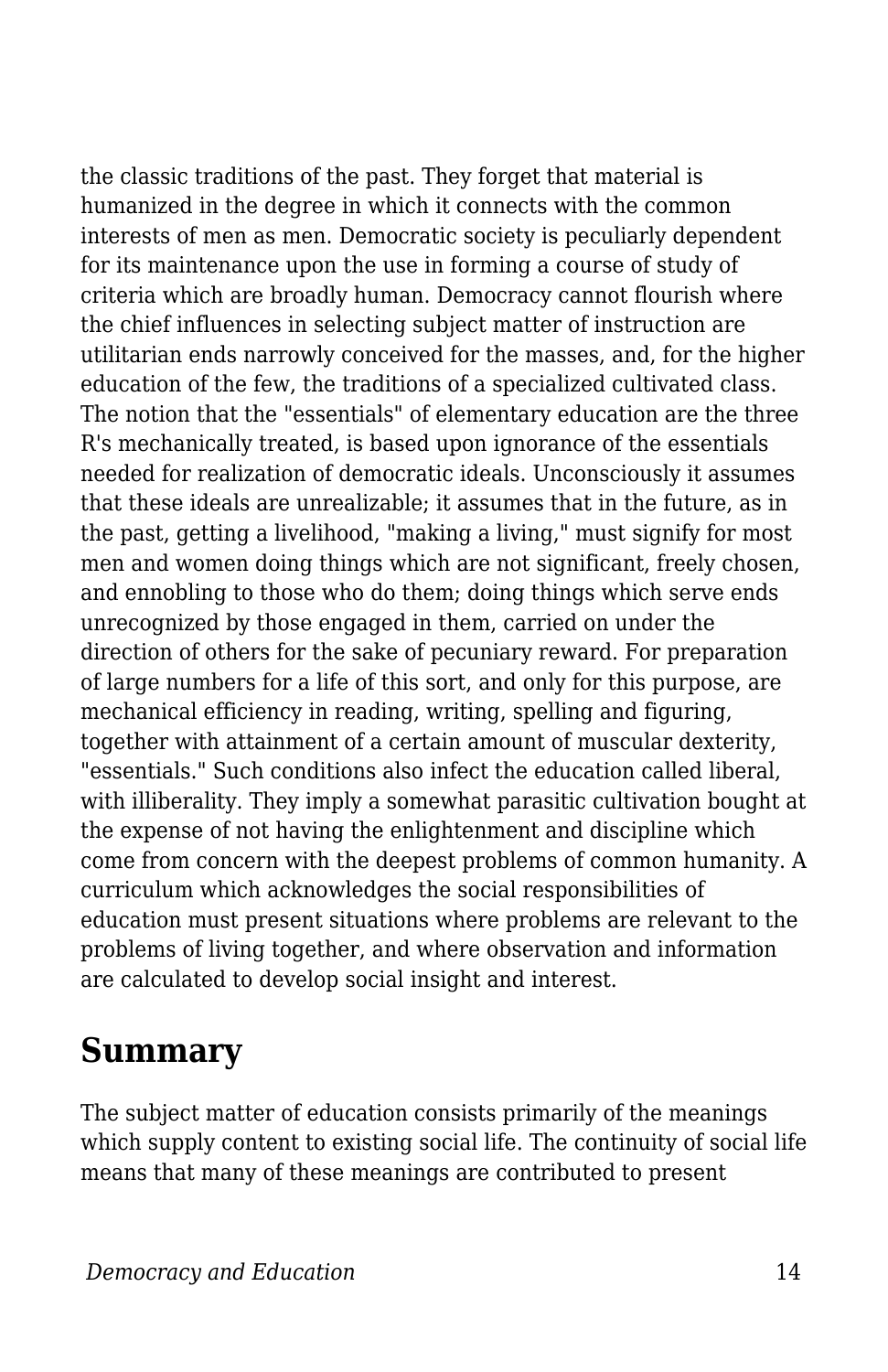activity by past collective experience. As social life grows more complex, these factors increase in number and import. There is need of special selection, formulation, and organization in order that they may be adequately transmitted to the new generation. But this very process tends to set up subject matter as something of value just by itself, apart from its function in promoting the realization of the meanings implied in the present experience of the immature. Especially is the educator exposed to the temptation to conceive his task in terms of the pupil's ability to appropriate and reproduce the subject matter in set statements, irrespective of its organization into his activities as a developing social member. The positive principle is maintained when the young begin with active occupations having a social origin and use, and proceed to a scientific insight in the materials and laws involved, through assimilating into their more direct experience the ideas and facts communicated by others who have had a larger experience. 1 Since the learned man should also still be a learner, it will be understood that these contrasts are relative, not absolute. But in the earlier stages of learning at least they are practically all-important.